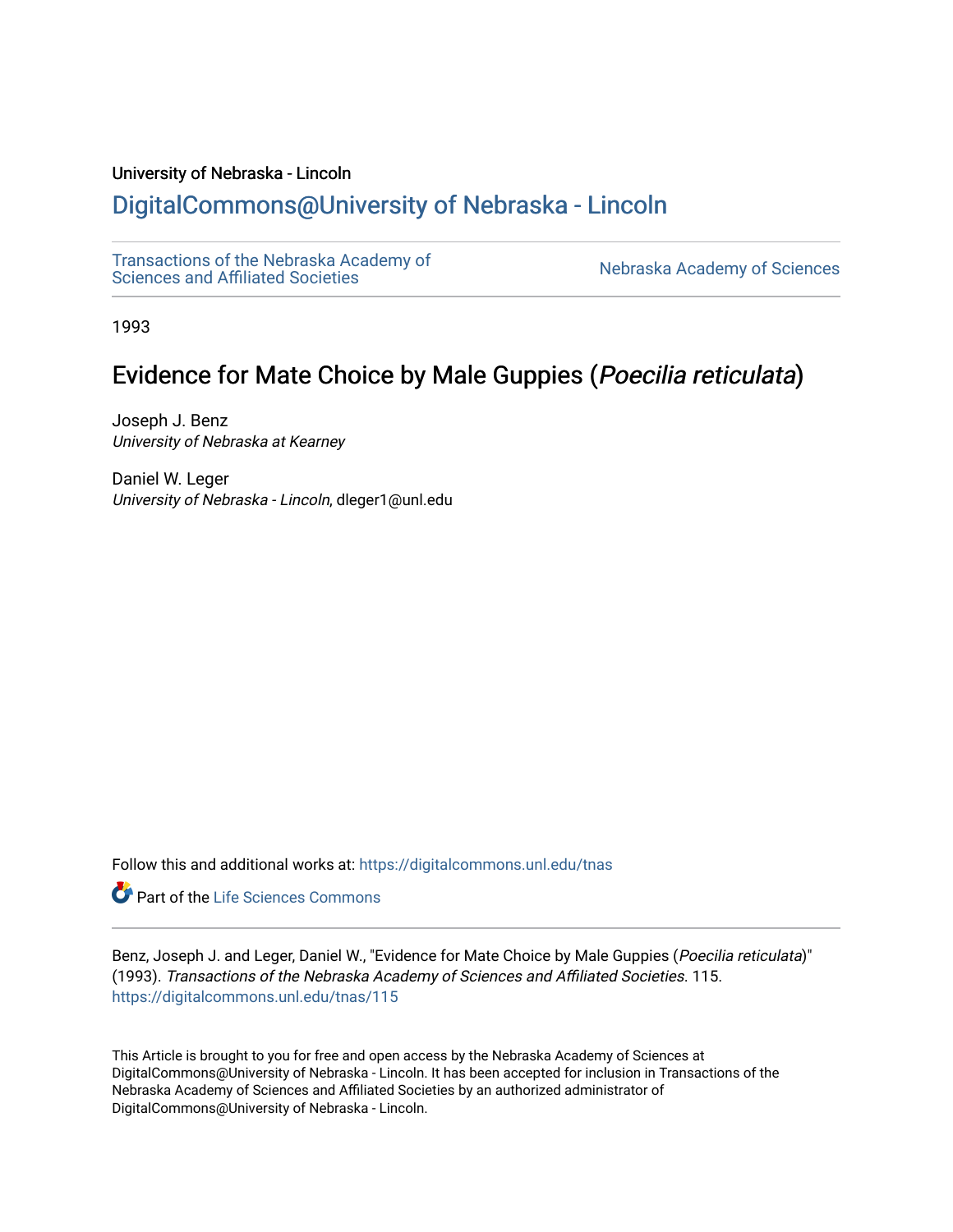### EVIDENCE FOR MATE CHOICE BY MALE GUPPIES *(POECILIA RETICULATA)*

Joseph J. Benz $<sup>1</sup>$  and Daniel W. Leger</sup>

Department of Psychology University of Nebraska-Lincoln Lincoln, Nebraska 68588-0308

lAddress for reprints: Department of Psychology, University of Nebraska at Kearney, Kearney, Nebraska 68849

Mate choice by males in organisms that do not make obviously costly contributions to offspring should be expected where sperm production is limited and courtship time is finite. Although male guppies *(Poecilia reticulata)* contribute only sperm to their offspring, preliminary evidence points to male mate choice in this species. Thus, the hypothesis that male guppies choose their mates was investigated. Mate choice was measured by giving males a choice of differentsized females, using only visual cues. The data revealed that males preferred large females over small females whether they were presented singly, in pairs, or with a small female. This preference may arise because large females may produce larger broods.

## t t t

Theory and research on mate choice in animals has led to the conclusion that the sex that invests most in offspring production should be the sex that is most discriminating in its choice of mates (Daly and Wilson, 1983). Because females produce larger gametes, often nourish the developing embryo, and spend more time and energy in offspring care, it is not surprising that females are "choosier" about prospective mates than are males (Daly and Wilson, 1983). However, in those species that have extensive male investment in reproduction, males may be as or more discriminating than females. For example, male sticklebacks build nests and care for the eggs and fry and are "choosy" about prospective mates (Li and Owings, 1978).

Males may exhibit mate choice even if they invest relatively little in offspring production or in parental care if their ability to generate sperm is limited, or if courtship time is more profitably directed toward females that will contribute most to male fitness. For example, male red-spotted newts *(Notophthalmus viridescens)* choose to mate with large females (Verrell,

*ABSTRACT* 1985). Female body size is positively correlated both with fecundity (number of eggs laid after mating) and with number of yolked oocytes in the ovary (Verrell, 1982). Male red-spotted newts also have severely limited amounts of sperm during the courtship season and invest heavily in courtship behavior and secondary sexual characteristics (Verrell, 1985).

> Dewsbury (1982) suggests that the proper unit of evaluation for the costliness of male contribution is the ejaculate rather than the individual spermatozoan. For example, male lemon tetras *(Hyphessobrycon pulchripinnis)* cannot fertilize all the eggs released by a female during spawning (160 eggs released in 23 spawnings) even though males produce enough sperm to fertilize all the eggs if they were released en masse (Nakatsuru and Kramer, 1982). Dewsbury (1982) also notes that male choice should be the rule rather than the exception. Thus, we should expect to see mate choice in both sexes, although it may be more pronounced in the sex that performs most of the parental care.

> Female guppies mate preferentially with certain males under several different conditions. For example, females mate preferentially with males whose color pattern is under-represented in the local population. These males are therefore over-represented in the  $F_1$ generation (Farr, 1977; Resnick, 1982). Female guppies also mate preferentially with colorful males over those that are less colorful (Kodric-Brown, 1985). In this case, color serves as an index of the male's foraging ability, as the male can obtain certain pigments (e.g., carotenoids) only from foraging. Thus, the presence of these pigments may indicate male fitness and, indirectly perhaps, the fitness of offspring fathered by him. Finally, female guppies mate preferentially with males that exhibit more vigorous courtship displays (Farr, 1980a, b). This, again, may indicate the nutritional state of the male, as the more vigorous the courtship,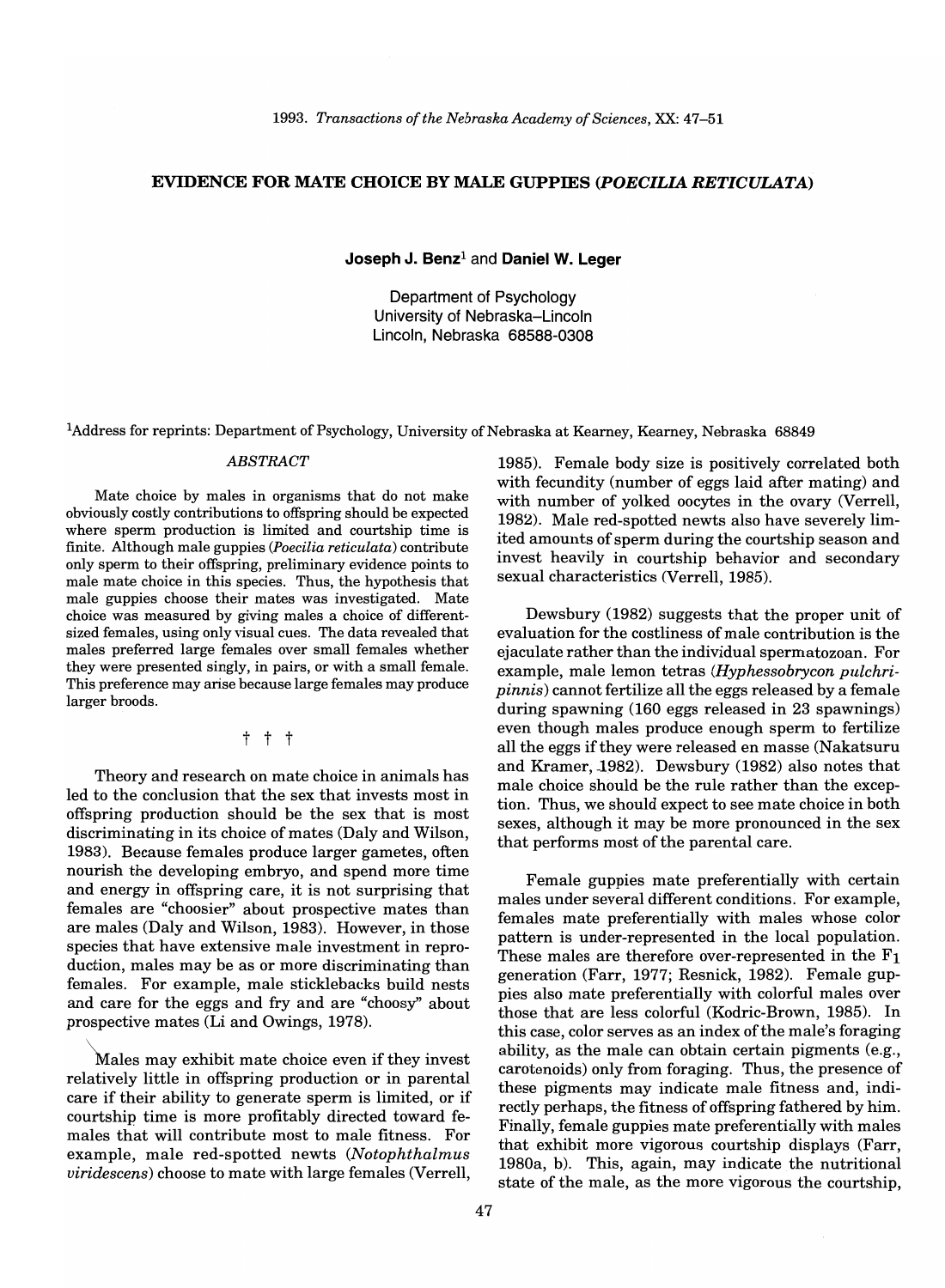#### *48* J. J. *Benz and* D. *W. Leger*

the more energy is used. Courtship vigor may also indicate male fertility, as vigor is significantly correlated with number of offspring produced (Farr, 1980b).

Male guppies should discriminate among potential mates because, for a given amount of courtship effort and gamete cost, they may be reproductively more successful by directing their courtship toward females that are sexually receptive or fecund. We have noticed that male guppies constantly pursue some females but ignore others, suggesting that males are discriminating among females. This study was conducted to investigate the possibility that female size may be an attribute used by males in selecting among potential mates. We hypothesized that male guppies would tend to choose to mate with large females over small females when given an unforced choice between females of different sizes.

#### **METHODS**

#### Subjects

Guppies *(Poecilia reticulata)* were obtained from a local dealer as breeding stock and were kept in two separate populations. One population was kept in two 220-liter aquaria containing adult and juvenile males and females. This stock population provided the males  $(n = 60)$  used in these experiments.

The guppies were fed once a day at approximately 0830, and were on a light: dark schedule of 14:10, with the lights on between 0600 and 2000. The water was maintained at room temperature (24°C) and was replenished as necessary.

#### Materials

Virgin females were obtained by collecting fry from the stock-population females, which were place in breeding traps shortly before giving birth. Young males were removed from tanks of fry as soon as the anal fin began differentiation. The mature virgin females were kept in a separate 160-liter tank system to prevent inadvertent fertilization. These virgin females were used as stimuli for male mate-choice. The stimulus females were divided into two dichotomous size classes: Large (L) females were greater than or equal to 20 mm in length, and small (S) females were less than 20 mm in length. In practice, a large female was always at least 5 mm larger than the small female against which she was tested.

The testing apparatus was a transparent plexiglass box subdivided into two end compartments that were  $15 \times 15 \times 10$  cm, and a center compartment that measured  $15 \times 15 \times 40$  cm. The front of the center compartment was marked off into eight 5-cm-wide sections by scoring the outside. The exterior bottom, back and sides of the box were covered with opaque brown paper to prevent external distractions.

#### Procedure

The test box was filled with water to a depth of 12 cm. The two end compartments, where the females were placed, were filled with water from a tank that contained only virgin females. The center compartment, where the male was placed, was filled with water from an unpopulated tank that was continually filtered with charcoal, so as to provide no extraneous pheromonal cues.

Males were presented with either zero, one, or two females. This, along with the size classes, set up six conditions: L-L, L-S, L-E (Empty), S-S, S-E, and E-E. Ten trials were conducted for each condition (60 trials total). In those conditions that required two differentsized stimulus-fish, or only one stimulus-fish, the side that the larger (or only) fish was on was counterbalanced across trials.

Trials began by placing the female(s) into the end compartments and allowing them to acclimate until they were actively swimming or had moved into the upper half of the water column. Female acclimation time was the rate-limiting step in all these experiments. (Female acclimation took up to 30 minutes, although most females acclimated in less than 20 minutes. Acclimation seemed to be a function of size, with larger females taking longer to acclimate than smaller ones.) When the females had acclimated, the male was placed in the middle of the center compartment. (Male acclimation never took longer than 10 minutes, and most males acclimated in 2-4 minutes.) After the male had acclimated, the trial began.

Because it took so much time for the females to acclimate, we used each set of stimulus females for either two or three males. Thus the 10 trials that comprised a condition were conducted in four separate blocks. The 24 blocks of this experiment were conducted in random order.

Each trial lasted 10 minutes, during which we instantaneously sampled (Altman, 1974) the male's location by noting which of the eight sectors he occupied at the end of every ten-second period. A male was scored as occupying a sector if his snout was in that sector (Breder, 1948). Each condition consisted of 600 location samples (60 samples per trial  $\times$  10 trials).

#### RESULTS

Male guppies were found significantly more often at the ends of the center compartment than in the middle in the three symmetrical conditions (L-L, S-S,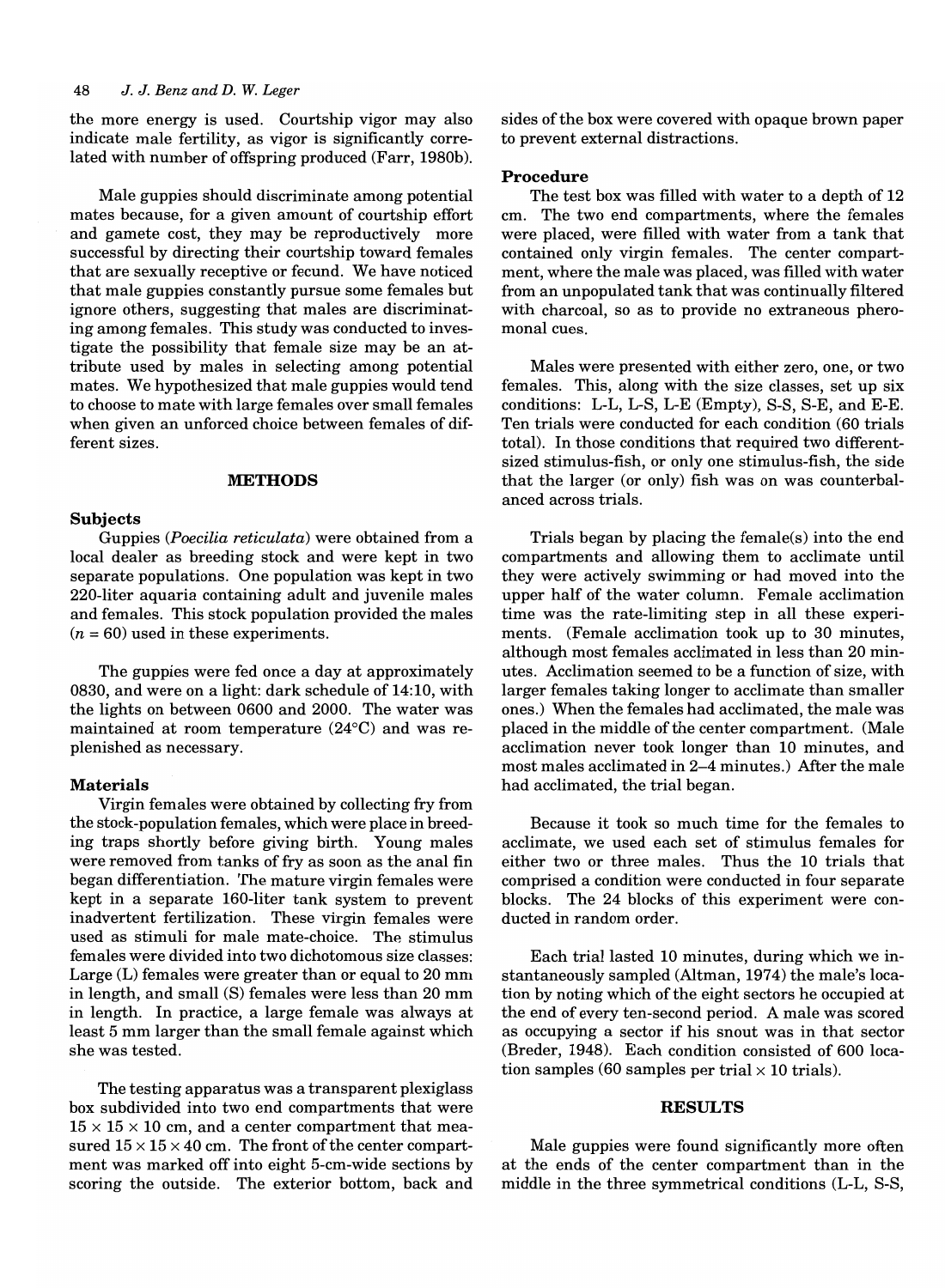

Figure 1. Male proximity to females when presented with a symmetrical condition (two large females, two small females, or empty compartments). The score is the number of instantaneous samples occurring in the sector. There were 600 samples in each condition.



Figure 2. Male proximity to females when presented with an asymmetrical condition (one large female, one small female, or one large female versus one small female). The score is the number of instantaneous samples occurring in the sector. There were 600 samples in each condition.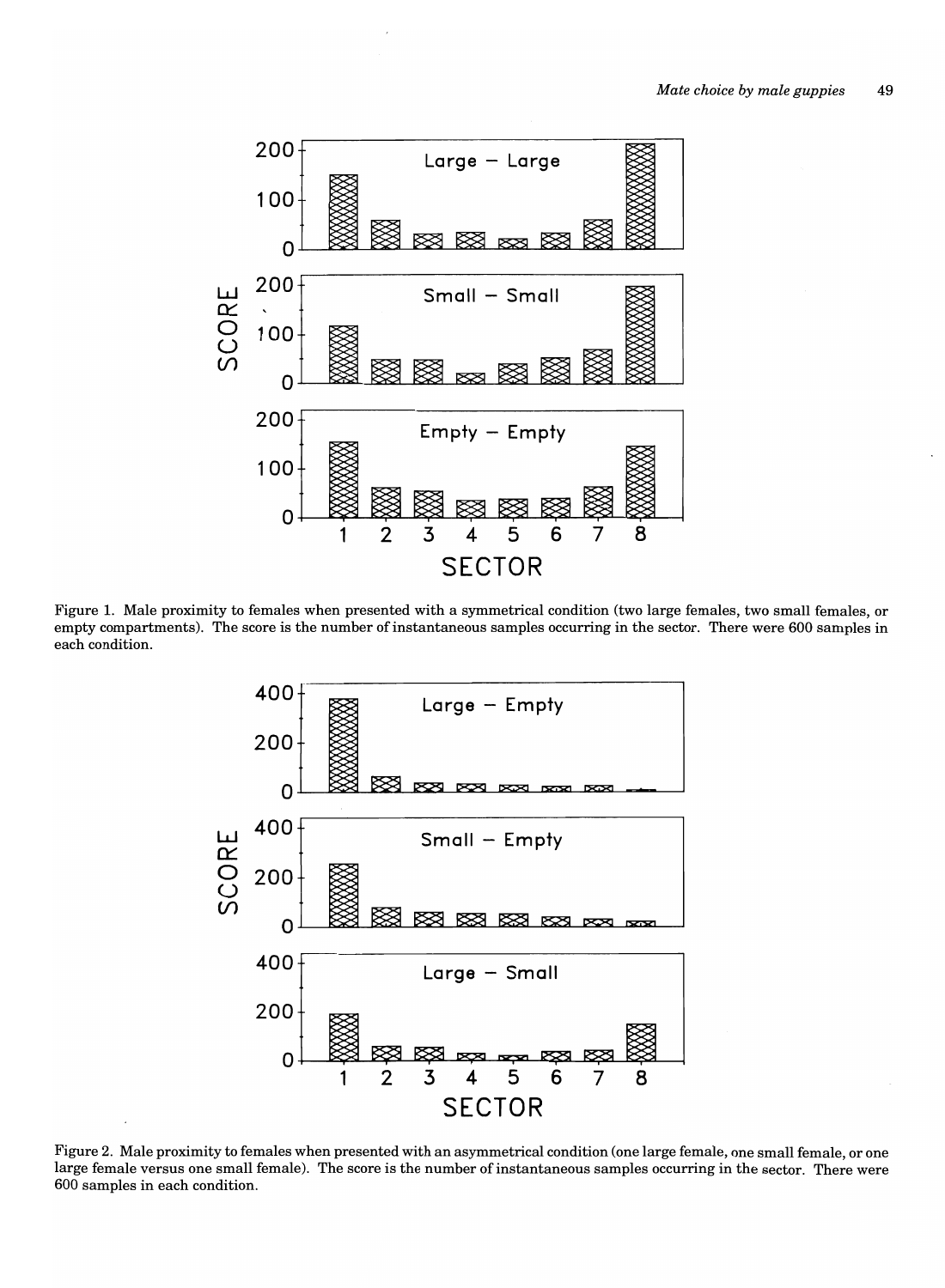### *50 J. J. Benz and D.* W. *Leger*

and E-E) (see Figure 1). We compared the number of samples in the two ends (sectors 1, 2, 7, and 8 combined) with the number of samples in the middle (sectors 3, 4, 5, and 6 combined) using chi-square goodnessof-fit tests. Males were closer to the ends in all three symmetrical conditions (L-L:  $\chi^2(1) = 218.411, p < 0.001;$ S-S:  $\chi^2(1) = 121.50, p < 0.001$ ; E-E:  $\chi^2(1) = 112.67, p <$ 0.001).

Male guppies were found significantly closer to the ends when the stimulus compartments contained large females than when they were empty or when they contained small females. However, males were not significantly closer to the ends when the stimulus compartments contained small females than when they were empty. We compared the number of samples in the end sectors (sectors 1, 2, 7, and 8 combined) and the middle sectors (sectors 3, 4, 5, and 6 combined) across symmetrical conditions using chi-square contingency tests (L-L vs. S-S, L-L vs. E-E, and S-S vs. E-E). We found that the L-L condition was significantly different from the S-S condition, and from the E-E condition. However, the S-S condition was not significantly different from the E-E condition (L-L vs S-S:  $\chi^2(1) = 9.34, p <$ 0.005; L-L vs. E-E:  $\chi^2(1) = 11.40, p < 0.001$ ; S-S vs. E-E:  $\chi^2(1) = 0.066, p > 0.1$ ; all using Yates correction for  $2 \times 2$ contingency tables). Thus, although male guppies remained closer to the ends of the compartment than to the middle in all conditions, they spent significantly more time at the ends when large females were present.

When only one female was present (L-E and S-E), the male spent most of his time near her. Although this is obvious from Figure 2, we also tested for statistical significance by comparing the number of samples in the four sectors closest to the female against the four sectors farthest from the female, using chi-square goodness-of-fit tests (L-E;  $\chi^2(1) = 305.31, p < 0.001$ ; S-E;  $\chi^2(1) = 152.01, p < 0.001$ .

Males spent more time near the end compartment with the female in it when the female was large than when the female was small. We compared the first sector from the L-E condition against the first sector from the S-E condition, using a chi-square goodness-offit test. We discovered that males were found more often near the large female than near the small female  $(L-E \text{ vs. S-E}; \chi^2(1) = 23.48, p < 0.01).$ 

The final condition consisted of a direct comparison of large and small females. We found that males were in the half of the compartment nearest the large female more often than in the half nearest the small female  $(\chi^2(1) = 10.14, p < 0.01)$ . Males were found more often in the sector next to the large female than in the sector next to the small female  $(\chi^2(1) = 4.62, p < 0.05)$ . There was no significant difference for any other pair of sectors at equal distances from the stimulus females.

#### **DISCUSSION**

Males spent significantly more time near large than small females, regardless of whether large females were presented singly, in pairs, or with a small female. Further, males performed courtship displays (sigmoid displays; Liley, 1966) and swam in parallel with the movements of the female when they were in the sector closest to the female, regardless of the female's size. Thus, although there is conspecific affiliation in this species regardless of gender (Liley, 1966), the fact that the males "courted" females than were unreachable, and spent more time near larger females, tends to exclude simple affiliation as an explanation of the males' behavior.

Male guppies clearly "prefer" large females over small ones, although the reason for this preference is not yet known. Some preliminary work done in our lab, however, indicates that larger females produce larger broods than do smaller females. This is true for at least one other species in this family, the least killifish, *Heterandria formosa* (Cheong et aI., 1984). Larger broods from larger females might explain, in an ultimate sense, why the males choose larger females over smaller ones.

In conclusion, we have shown that male mate-choice occurs in a species in which males contribute nothing except sperm to their offspring. Consequently, we believe that it behooves us to examine more carefully those species in which female choice is thought to be the only form of sexual selection.

#### **ACKNOWLEDGMENTS**

This work was partially supported by funds from the University of Nebraska-Lincoln Psychology Department Warden Fellowship Fund (JJB) and the University of Nebraska Research Council (DWL). We thank J. A. French, C. P. Garbin, J. A. Walker, J. E. Meerdink, I. A. Didrichsons, and C. Hanson for comments on earlier drafts of this manuscript.

#### **LITERATURE CITED**

- Altmann, J. 1974. Observational study of behavior: Sampling methods. *Behaviour* 49: 227-267.
- Breder, C. M., Jr. 1948. *Field book of marine fishes of the Atlantic coast.* New York, G. P. Putnam's Sons.
- Cheong, R. T., S. Henrich, J. A. Farr, and J. Travis. 1984. Variation in fecundity and its relation to body size in a population of the least killifish, *Heterandria formosa* (Pisces: Poeciliidae). *Copeia*  1984: 720-726.